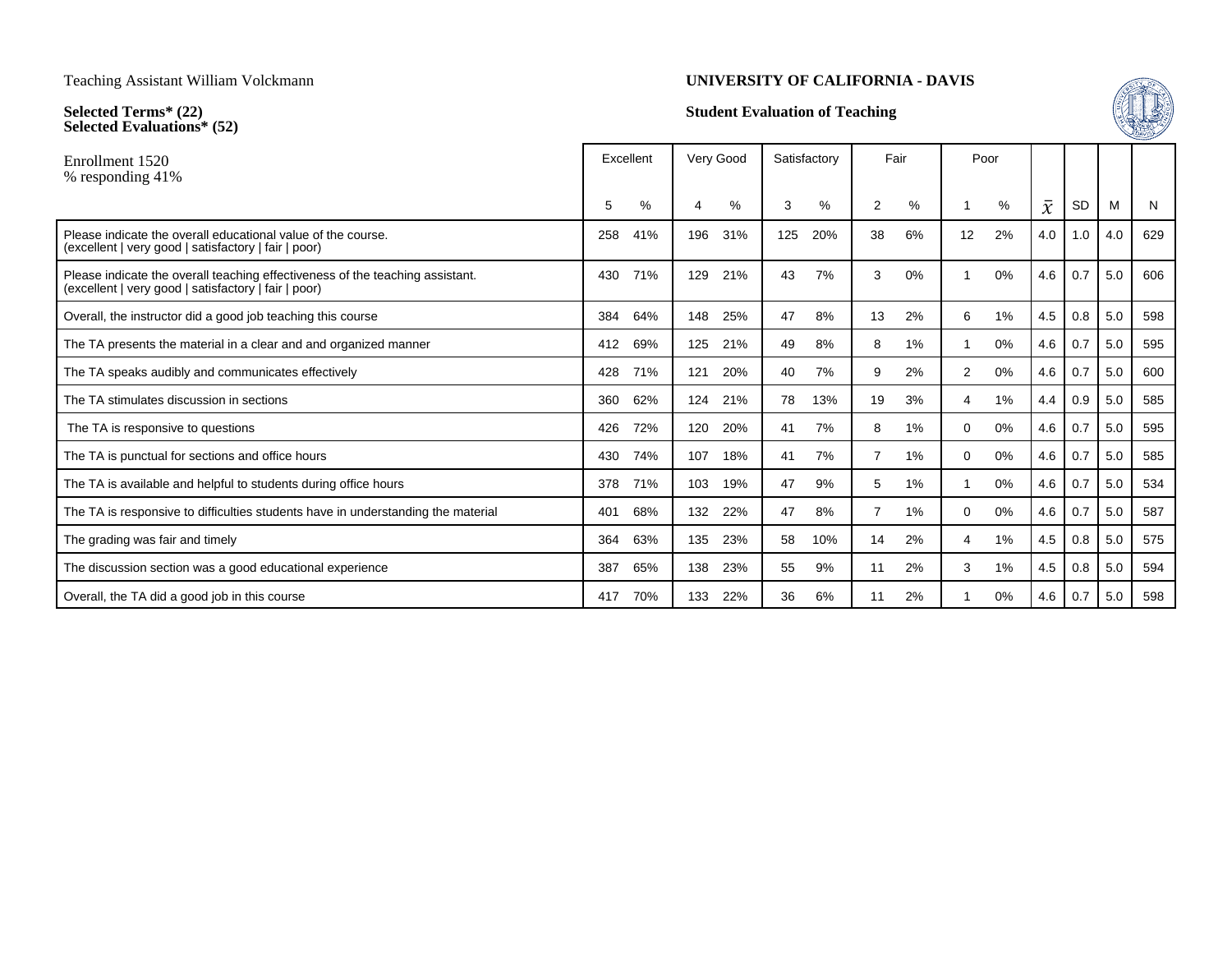# **Evaluate only the TA (s) with whom you attended discussion section and/or office hours.**

Pretty good, answered questions, no issues with him

He was very helpful and had the desire to help us all understand the material. He made sure to go over any questions we had.

Very helpful and clear in explaining challenging topics during discussion and office hours.

William Volckmann was helpful and responsive to questions and difficulties.

He is responsible and helpful. The class is clear and organized.

Excellent

ok

informative

He is really cool and makes sure everybody feels comfortable with him. He also takes in consideration the fact that some of us might be really tired and doesn't put too much pressure on us. I like him.

William Volckmann

I think the TA did a good job but if allowed to do more and make the discussion more interactive it would have been a lot better.

This TA is the best TA I ever had at UC Davis. He will go beyond what he is required in order to make the students successful. He will answer e-mails even on the weekends, and is extremely helpful in answering all questions. I wish I had him as a TA for all my economics classes.

It was really helpful

Best TA!!!

William is one of the best TA's I have had.

William was a really great TA. He was very approachable if I had any questions. He showed that he cared about the students learning because he was really flexible with meeting after office hours if I still didn't understand something on the homework. His discussion was very helpful because he would go into detail on what is expected and how to work on the problems.

William, Ezqi and Kalyani.

great

Very clear, easy to understand. Went over homework well.

He is really good st explaining material.

Great. Showed us how to do the problem step by step when we needed help.

Your beard is awesome dude, and you were a great help with R. The website was a great tool.

William is a great TA, he is very helpful and approachable as well as very knowledgeable about the topics covered.

William is a very helpful TA who goes beyond his responsibilities as a TA and provides he students with extra resources on his website, such as practice exams and extended explanations on difficult economic concepts.

Nice and helpful!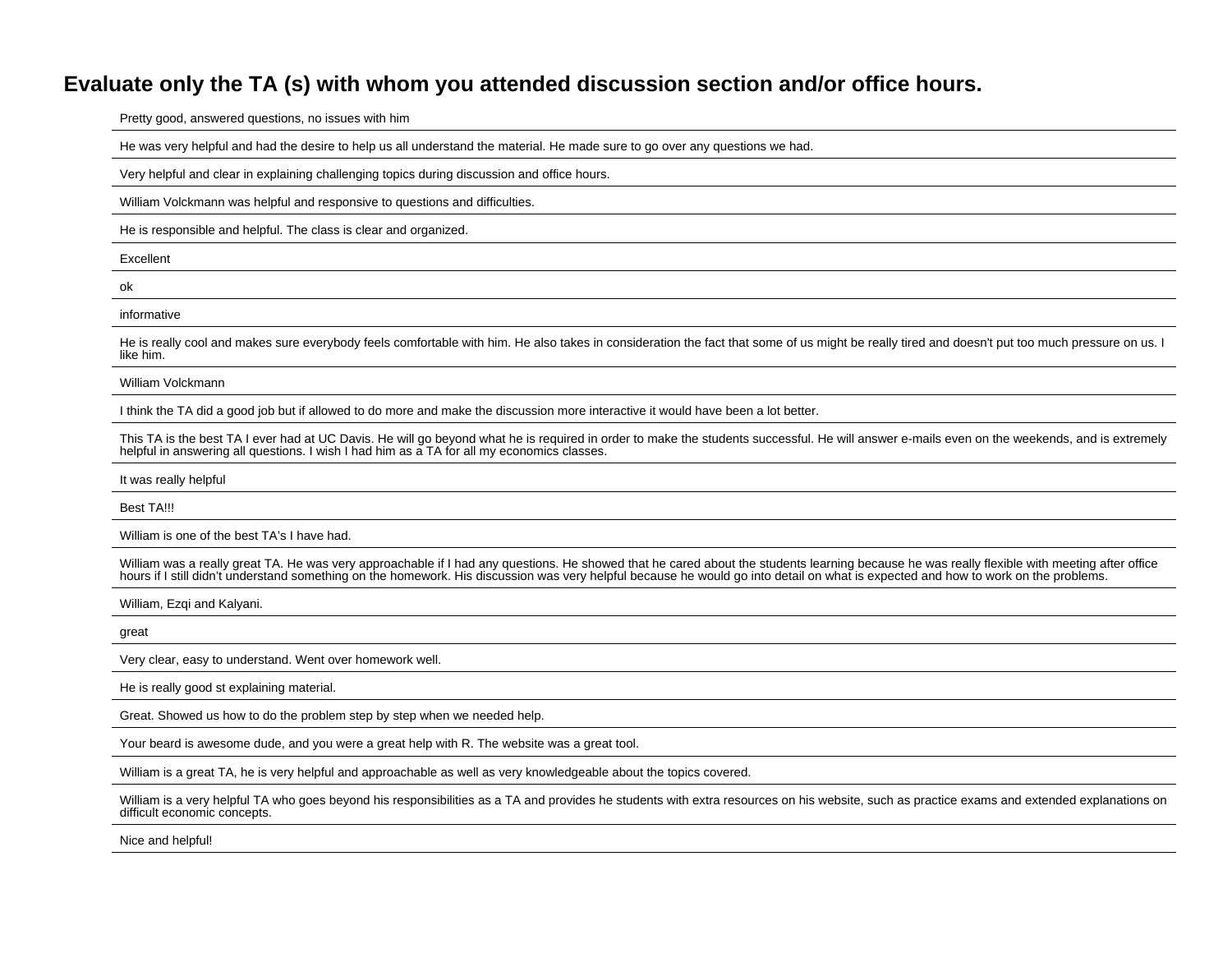#### He was always available for questions and constantly clarified confusing information that was taught during class.

This TA was very concise.

I really like him!

was more helpful than lectures

His discussions were always helpful and interesting. The examples he performed were very good as continuations from the lectures

Excellent with teaching the materialApproachable

no

Will is an amazing T.A. who went out of his way to help me and other students really understand the material. Thanks!

Very nice Person. Very clear tutoring.

Very clean explanations

Very clear. And very willing to solve the problems for us. He is also very humble, when he thinks we do not understand him, he will change another to explain to us. His website of coursesresources is very helpful.

I went to Kepler's section, the best TA I've ever had

Mr. Vlockmann has been as excellent a TA as I could possibly ask for. Ms. Lovchikova was also an excellent TA, although I personally found Volckmann's approach more effective.

He is excellent on explaining the solution in a clear way. He helps me a lot in both Office hour and discussion!

good and professional

The TA is very prepared and highly knowledgeable. He is very professional and reads the class well. He incentivized attendance very well.

He is excellent. He will prepare the topics that he think that is important to us prepare the exam.

none

William was a really great TA. Section was very useful for me because he explained in much depth what the material was really getting at. Another thing that I especially appreciated was how he would always ask if anyone had any questions (Professor Cameron rarely did that). He would be happy to clarify and explain again and again until the idea was really drilled into us. His teaching style also really helped because he would explain things (especially the math) in a way that made it easy for anyone to understand. Would not be able to succeed in this course if itwasn't for him. Thanks Will! -Tyler

William is one of the best TAs I have had. He goes above and beyond to help students.

Best TA ever, explained everything clearly and treated students fair.

Ok...

Very helpful in thoroughly explaining topics that the professor did not. He is witty and personable in sections and addresses problems brought up by the students. Wouldve preferred him as a professor.

yes

William is an excellent TA that is definitely a talented teacher. His dedication and hard work really benefitted all of us in understanding this material.

Will was an excellent TA who was great at answering questions, very organized, patient,approachable, and helpful!!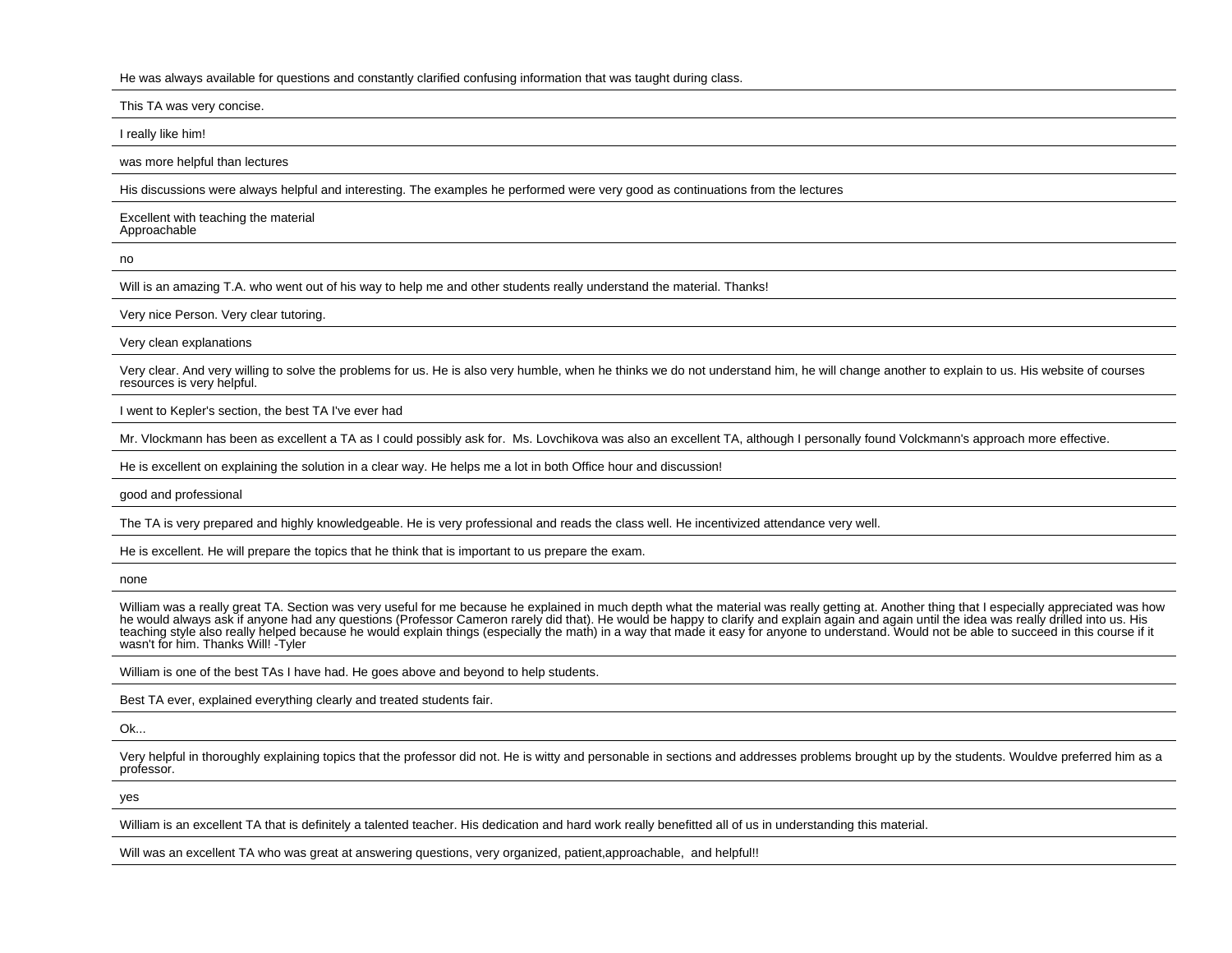Make him the instructor for this course! Organized, clear, and understands what students struggle with so he heavily focuses on their problems and tries to fix it.

I didn't attend discussion so I can't evaluate the TA

William is one of the best TA's I've had. I looked forward to going to his discussion because he summed the course in a manner that made it much more understandable. Many of his discussions were useful for both the homework and the exam.

Great TA, responsive to questions

Insanely helpful

William Volckmann.

:)

He is patient! Like him!

Receptive and very clear in explaining.

Personally, he is the best TA in this course.

William

you can learn a lot from William's discussions. He summarizes and consolidates knowledge talked about in class in a pretty clear way. He can always explain things explicitly.

William is a great TA! Went to all of his office hours and he helped us understand the complicated HW

very good

Ok

william

Volkhamm

Attended his discussion section because it was very helpful and i feel like my grade improved and stayed above average because I attended his discussion section

I went to William's discussion session, and he was a great TA. He will give us hints for homework problems and additional problems to help us understand the material better.

William Volckmann

Goes over questions too quickly, but can explain things well when he slows down.

Teeple, Keisuke was amazing. Went to his discussions as well as William and received great help. They should teach the class as their english and speaking ability surpasses the professor.

William is excellent.

Excellent instructor!!! He has a great understanding of the material and is able to effectively explain it to his students. His office hours were extremely helpful and he is super responsive to students' problems and questions.

Very responsive to emails, and always willing to help.

Nice and clear teaching style

William was a fantastic TA. He had very clear explanations for every topic and was more than willing to help out students struggling with the material. He was also very quick to respond to emails and approachable in discussion. I have nothing but good things to say about how he taught his students.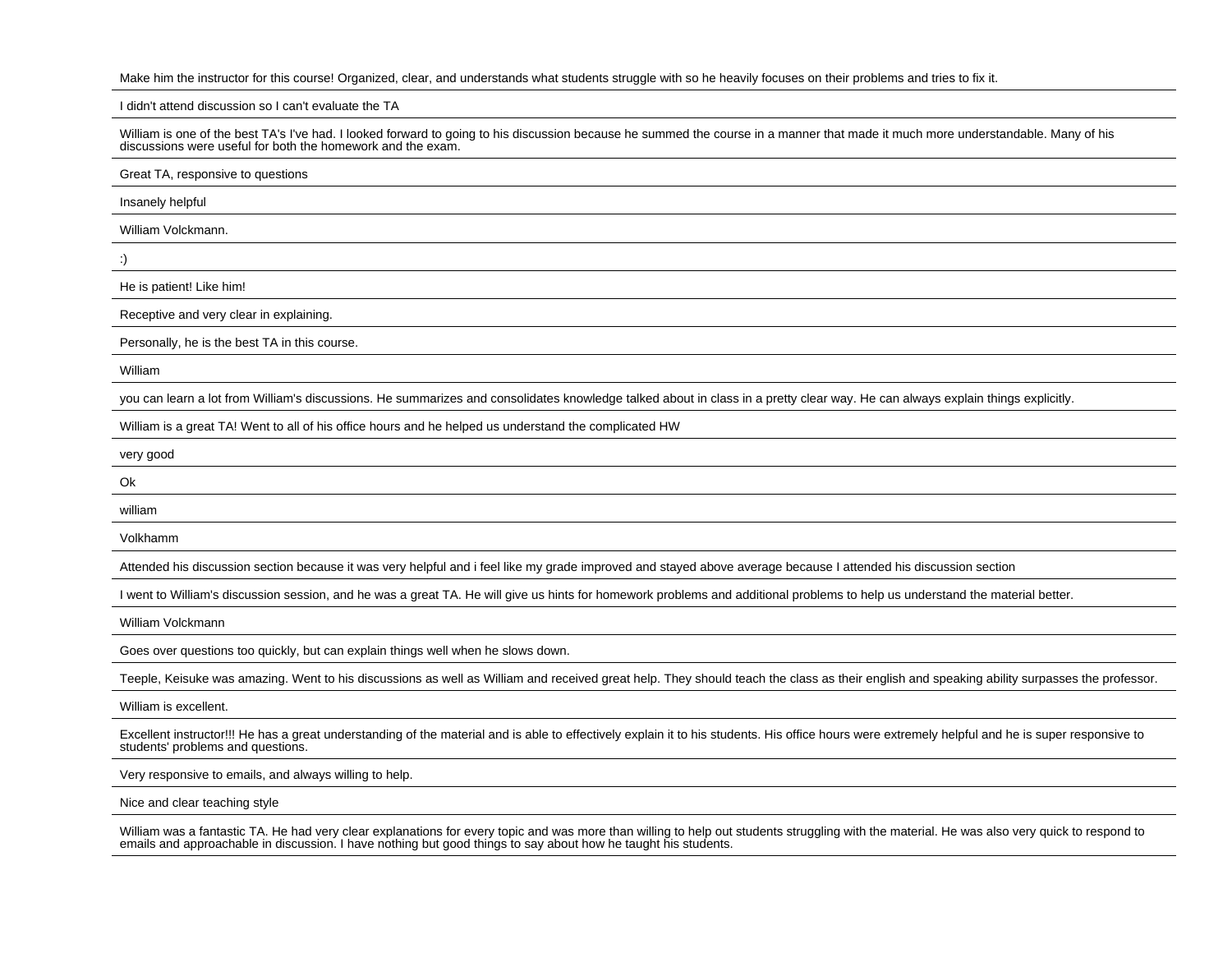very nice, very generous

Super knowledgeable and helpful.

"William changed my life." - New York Times

"Best TA out there." - Washington Post

"He taught me finance when no one else could." - The Economist

"You would be lucky to meet William." - The Wallstreet Journal

"William is the hero we all needed." - Tony Stark

William really breaks down the problems step by step and does a great job of explaining everything. He is easy to ask any questions in discussion.

William might be the best TA I've had at UC Davis. He has excellent control over his discussion section. He also provides valuable resources on his website. Overall 10/10

Great understanding of material and puts it in layman terms for those like myself who don't understand the information on the first hearing.

Very helpful in reviewing necessary topics.

good

### William

I was able to understand the material of the course because of William, i would not have been able to do anything in this class without his help. He summarizes the information efficiently and explains it in detail and clearly.

He is really nice and absolutely answer my questions in homework and lectures

Fantastic TA. Lucky to have him.

This man deserves a raise.

Makes use of every minute, is thoroughly prepared for every discussion.

N/A

great

William was my TA and I thought he did a great job. His explanations were very clear and helped me understand the content really well. I liked how he also did a recap of the lecture material and then did practice problems. I think that format worked very well. He also always allowed time for us to ask questions. I would rate his discussions 10/10. He should become a professor.

Both William and Zane are great TAs. Extremely knowledgeable in the subject.

He had discussed the concepts pretty well.

Teach the class bro

Best TA ever! William's discussion sections, office hours, and handouts were extremely helpful throughout the quarter.

Excellent presentation during discussions. Great job explaining difficult concepts.

William took time and dedication to teach us. Great TA!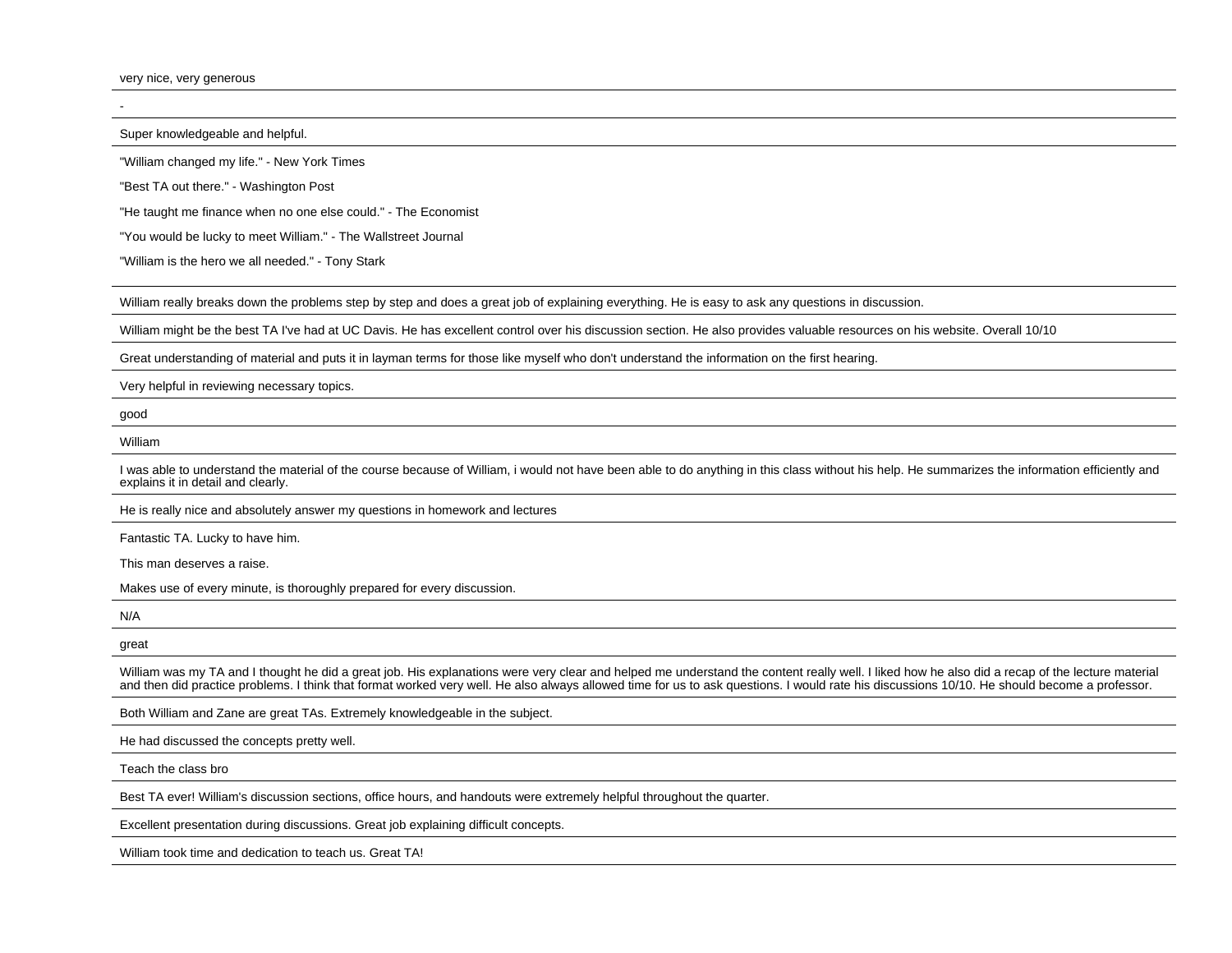He is an excellent TA for all perspectives

TA William was so kind and he is willing to help students with material I dont get.He puts a lot of efforts for the discussion class and came with a lot of practice questions that helps me.

He explained very well and helped a lot

Discussion with William is pretty interesting and detailed. Thank you!

Very responsive and helpful!

William

The TA was very helpful during office hours and made the material that I learned from lectures more understandable and clear during the discussion sections.

William is awesome.

his quick responses to my questions were always helpful, and he is very thoughtful!

TA William has been a great help to my studies throughout this class. He is very knowledgable and explains all concepts in a very elaborative manner. It is easy to understand hisexplanations and his clear and straightforward way of teaching helps a lot during discussion.

Clear and helpful

William Vockmann

William Volckmann

He is very smart, nice, relaxing, and understanding. It is the first time I felt as if my TA could be a friend, or someone I can trust. The discussion sections where fun to attend.

N/A

I appreciated how he covered lecture material during the lab, and the way he explained things clearly whenever a student or myself asked a question.

Excellent, knowledgeable, caring, patient, and helpful.

William is really the best TA ever. He is very accessible from email and office hours. He makes the things clear and gives me confidence to overcome this situation. I can see that he put effort into preparing the material for the discussion.

Yes

great TA william is, he knows the material very well and just helps in any way he can

In my opinion, William's teaching is a lot better than the professor. William explains the questions really well during both the discussions and office hours. I feel like I learn more from William rather than the professor.

I had William as my TA and I think he is very helpful especially with the homework assignments. I think I would not have done as well on the homework if I did not get help during office hours.

I found William to be a very helpful TA that always helped clarify the course material.

William volckmann

Very clear and concise, often time easier to understand than the professor-- in providing a direction in which this class would be heading

William is a very good TA and great communication skills for us youngsters to understand.

William Volckmann was an amazing TA who helped to clarify material and answered questions in a very clear manner. He was definitely more useful than the professor!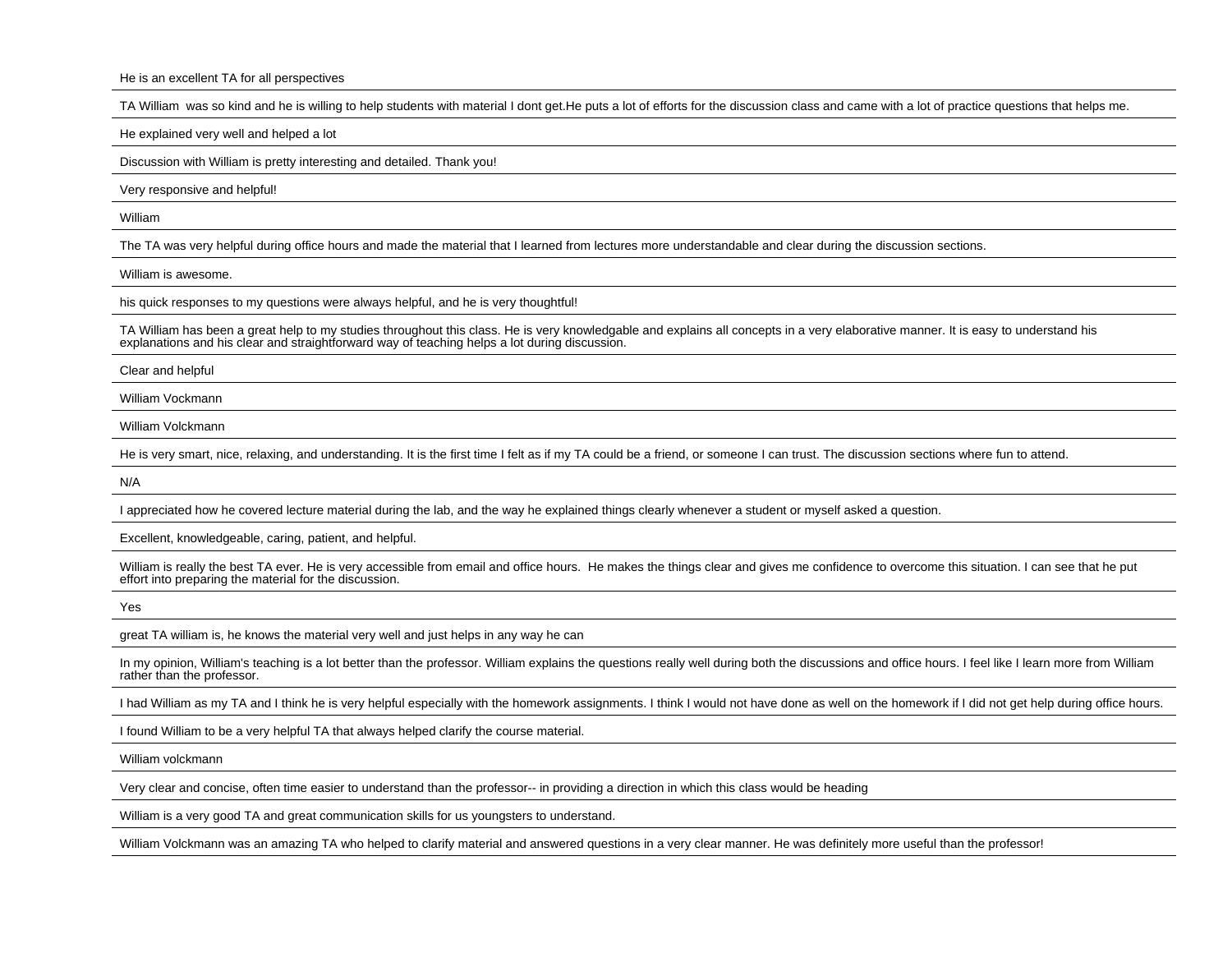TA William was my assigned TA for section and he was excellent. He was very knowledgable in course material and very helpful when answering questions. William is funny and interesting,and makes an effort to engage with students. It was much easier to learn from William than it was to learn from Professor Cameron.I also attended TA Max's office hours and he was very knowledgable as well and very helpful in answering questions.

Good TA who is patient and explains everything clearly.

William was super helpful and a great resource for understanding the material. The quizzes were the most difficult part of the course, but William created very detailed/helpful slides going over the practice quizzes.

William is the best!!!! Really appreciate your effort so far.

This TA was amazing!! My friend who is in this class but had another TA would only attend William's discussion sections because they were so much more helpful. He would go too fast forme in discussion so I would watch the recorded lectures and pause them but they were so helpful. The discussion section always wrapped up the material of the week. He was fabulous.

You put a huge amount of effort into this class, more than any other TA I have had thus far at Davis. Great work!

The best economics TA I've had.

N/A

Knew what he was talking about and made effort to help students, awesome beard

Very clearly explained and walked through problems. Explained step by steps as well as answered questions throughout discussion

great at explaining the material

good

William is just amazing. He is great, cares about what we learn and how we learn, and is very clear in his explanations. His discussion notes helped me learn much better and efficiently the material in class. He can clear doubts very easily and is super approachable. He is the best Economics TA I ever had. Just excellent in all aspects of a TA and has everything a TA shouldhave. He will make an amazing professor one day.

William is by far the absolute best TA I have ever had the chance to have while in my undergrad. He is kind, helpful, and most of all very responsive. Will's help is a key reason in my success in the course and I can not express how amazing he has been. I think all TA's can learn something from Will.

They were great! They executed discussions very well.

William was legit the GOAT of this course. If you had to go and ask for help on the course, he had the best solutions and better teaching mechanisms, going step by step and ensuring you understand it. The best part of it was William was like more like a bro TA who cared and ensure we understood the material. I'm glad I had him as a TA before I graduate.

Yes

n/a

Great! I like his teaching style.

William was very helpful and the materials he prepared for sections were fantastic. His materials helped me most in preparing for exams. He was also very available to help me when I had questions.

# **Please provide additional information and/or elaborate on any aspect of your evaluation. These commentsare often the most valuable part of your evaluation. Every comment will be read!**

For some parts, he is more specific and clearer than the instructor.

I appreciated the fact that you took notice of the fact that we were struggling with the multiple choice section of the midterm and created review sheets that addressed these issues. The review sheets helped me score better on the multiple choice section of the second midterm.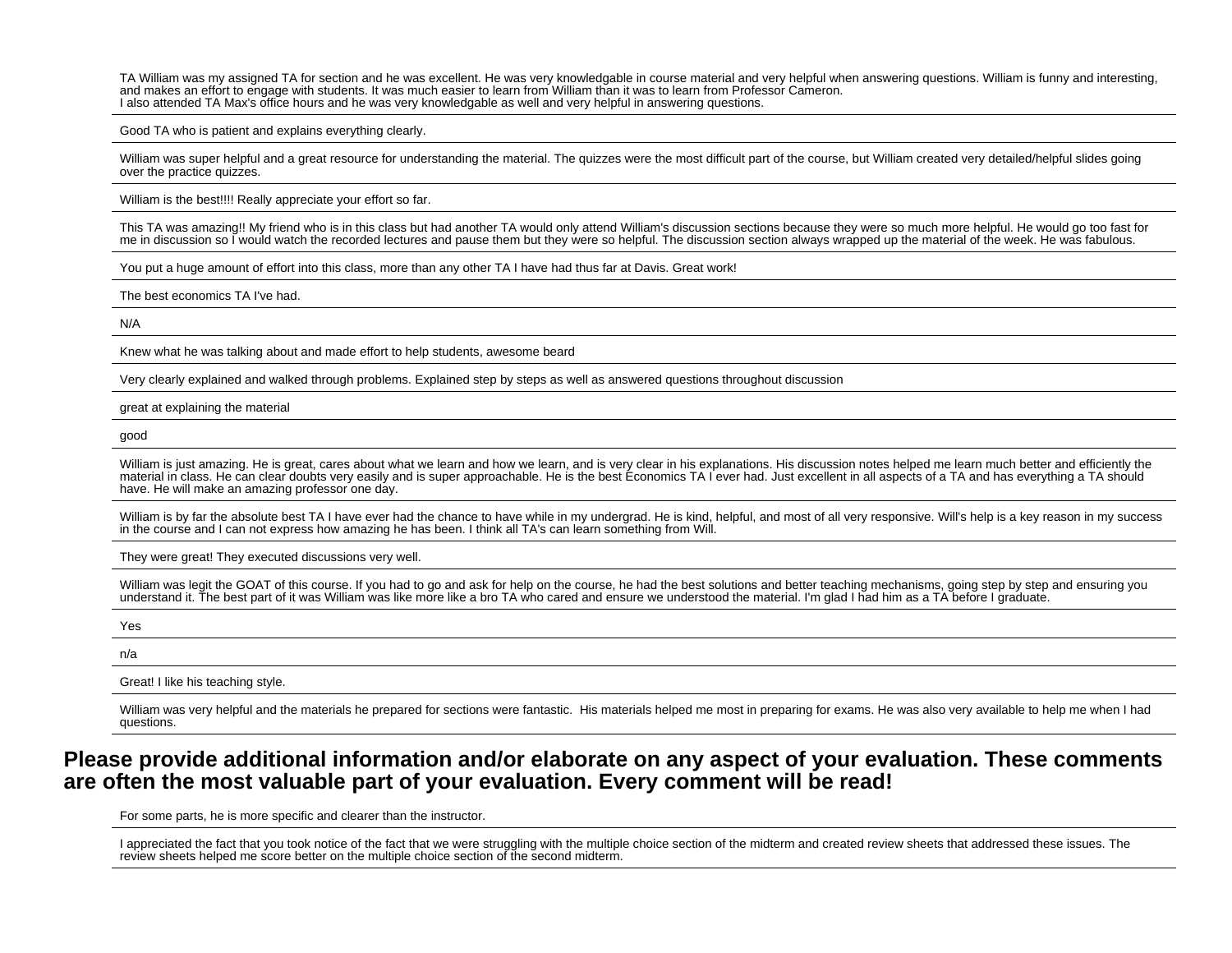He was always helpful during discussion

He is a great guy!

Overall, William is very knowledgeable and explains concepts well. However, he is very little help with logistical issues—usually his only advice is telling us to ask the professor. The groupwork, as recommended/forced by Professor Russ, at the beginning of the quarter was awkward and not useful, so I am glad we moved away from that. Doing homework problems is helpful, as are the exam-type multiple choice questions.

William's discussion was more helpful than the lecture was.

William was open to questions and very helpful with explaining difficult concepts.

You are very clear when explaining topics/questions but when you state multiple choice answers you kind of skim past them. Thank you for being a great TA!

Good at explaining

You are doing fine, just make things go a little faster

great class

Great TA, simplifies and breakdowns topics from lecture successfully. Emphasizes key points and is always prepared with examples to demonstrate in class.

I wish there was more examples for every topic

William is very helpful, patient, & clear. He really takes the time to explain concepts in detail & explains things in different ways until I understand. He is also very responsive to emails/questions, and it's obvious that he cares about us! Thank you for a great quarter, William!

I hope to have William as a TA in another course I take. He was really helpful.

William is bright and remarkable TA. He is punctual, informative and most importantly understands his materials and how to portray them correctly. Ezqi, was helpful during office hours and attempted to cross learning opportunities, but not very responsive over emails.Kalyani too was helpful but not very responsive.

nothing

The separate TA website helped.

TA is very helpful and provides his own website as a source to study.

He has his own website which was also super helpful.

Mentioned above.

He goes over things way too fast. I recommend going over material a bit more slow and more in depth, really making sure that the students understand.

I really appreciate how William took the time to post his discussion material online. That was very helpful! Thank you!

I appreciated how hard he tried and his sense of humor because he knew a lot of us didn't want to be there but he tried to teach us anyways.

Nice and helpful!

William is the best ta I've had in a long time. He is extremely knowledgeable and is always prepared for discussion and he makes the information easy to understand.

The TA did a really great job answering questions via email.

He was very knowledgeable on the information presented, and taught the information during discussion in an effective way. The notes during lecture were sometimes confusing, so he taughtit in a different way and it was extremely helpful.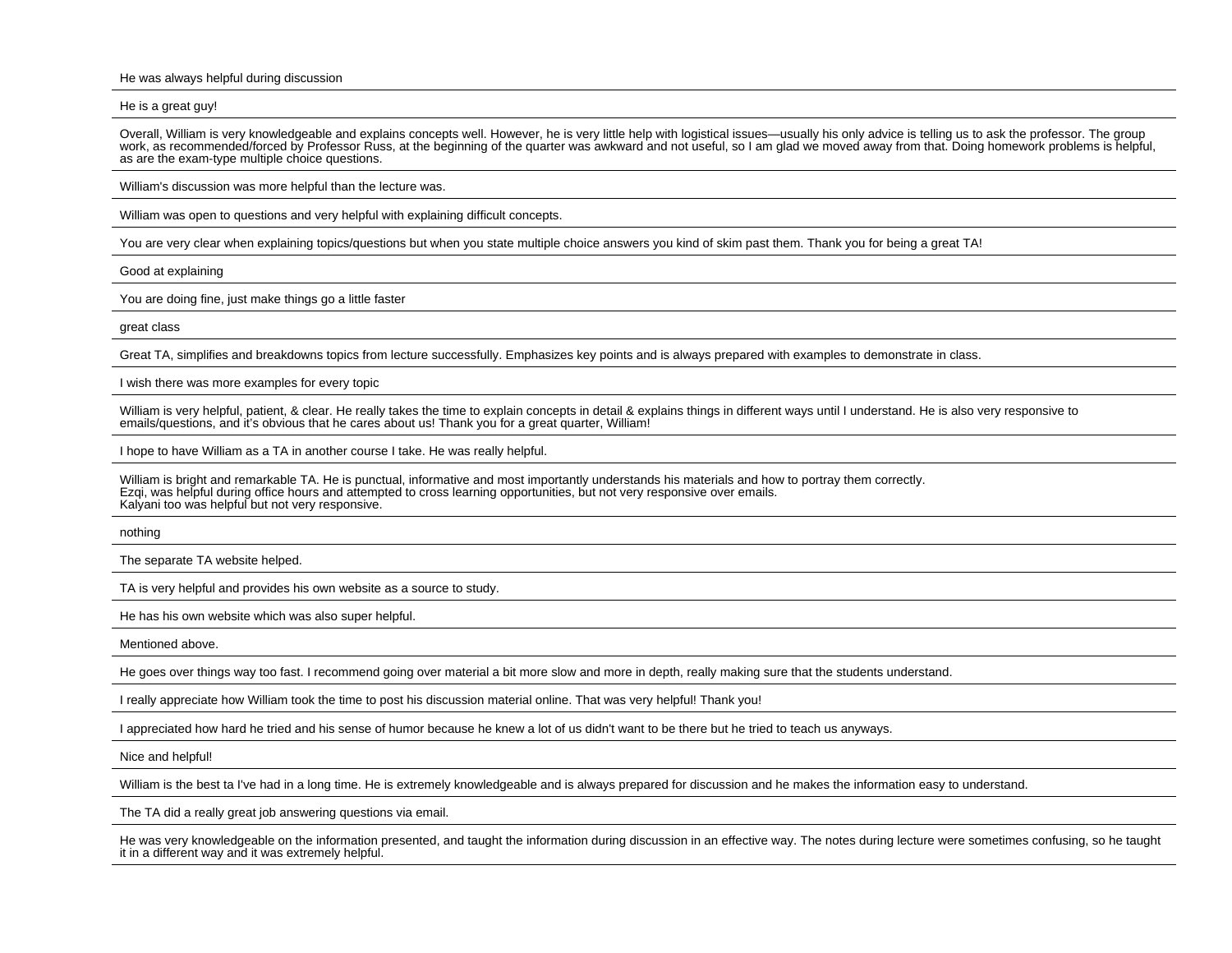#### Although the material was introduced in class, I was able to actually understand the material after going to discussion.

no

The TA was always sufficiently prepared for discussion section meetings and covered thought provoking examples that helped me grasp the material and more intuitively understand relationships between macroeconomic variables. The TA should be highly praised for providing numerous packets of extra study material and well-commented homework solutions. The extraproblems provided demonstrate that the TA is willing to go above and beyond to help students learn and practice the material covered. Overall, the TA excellently organized discussion sections and his extra efforts to explain material and provide example problems significantly improved my ability to solve homework and exam problems and comprehend macroeconomictheory.

Hands down the BEST TA I have ever had! He teaches concepts so thoroughly and really cares about the students. I sent him a thousand emails and he responded to all of them quickly. When I would not be able to go to his office hours, he worked around my schedule to be with me. He has such a good heart and so much patience!

REPEAT COMMENT, BUT IMPORTANT: I absolutely loved taking this class with Professor Moditahedi and his T.A. and found that they taught this course in a way-easier to understand way compared to when I first took this course a quarter or two ago. However, with this said, I've been very concerned over Modjtahedi's grading system from day one and think that this should bereviewed by the school board. The way he grades sets all the students against each other, making it harder to find other students to work/ study with. We no longer have to strive to reach a certain percentage to then earn a grade instead we must do better than other students to reach a certain ranking. Meaning that even if I earn an A, if everyone in the class was better than me, I'd still receive an F. This is set up where some people in the class are destined to fail, and I don't think this is fair.

Very clear. And very willing to solve the problems for us. He is also very humble, when he thinks we do not understand him, he will change another to explain to us. His website of courses resources is very helpful.

Definitely one of the best TA's in the economics department. His sections have helped me tremendously. William is a fair grader and very helpful.

Mr. Volckmann and Ms. Lovchikova were excellent TAs. Approachable and well informed, I have no complaints with regards to either. I never attended Mr. Illich's office hours so I have noperspective on his teaching abilities.

He is excellent as a TA

interesting course!

William Volckmann is a very helpful TA: he explained the topics very clear, and he was patient when answering questions.

William was one of the best TAs that I have ever had. I firmly believe that he was the only reason that I enjoyed and did well in this class.

The TA really helped for me to understand the material and attending discussion really helped me understand the class better.

Great TA. He puts extra effort to help students by making his OWN study guide for students. I believe this is exactly what students want.

I learned more in TA sections than in lecture.

Helped us a lot, covers everything that goes on in the lectures

Too harsh on grading.

N/A

The TA is very helpful. He is really able to break down the material for students. He also answers the questions with ease. He is confident. It helps me a lot knowing that he knows his material really well

#### Super good TA

The TA was great. He is truthfully the only way that any of the material makes sense and the way I am passing the class.

Connected more with the TA's teaching methods.

One of the best ta i had so far. Very understanding of the difficulties students had with the class and goes over problems that are helpful for test.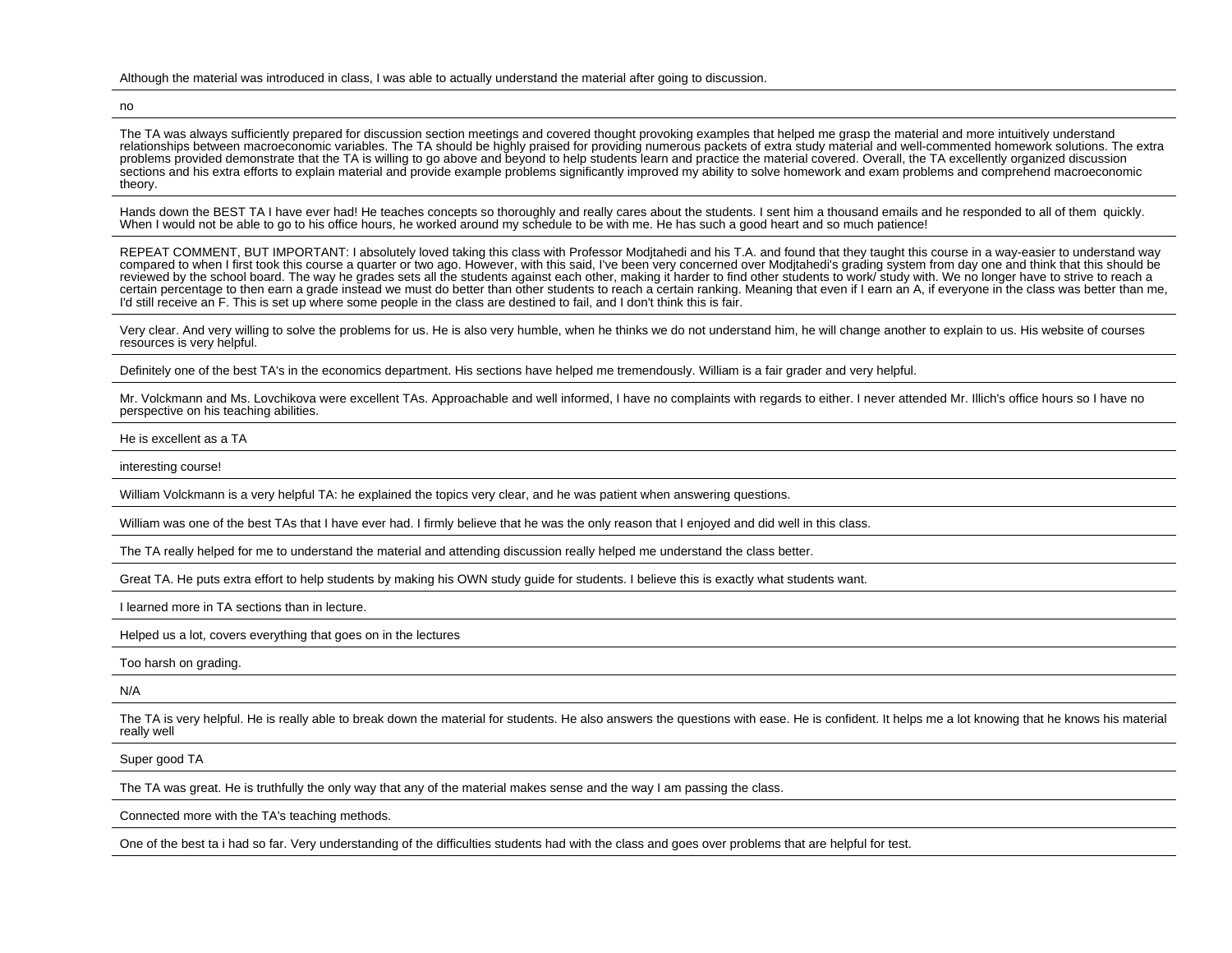William was a great TA. Always more than willing to help when students had questions.

Really good job!

The study guide he put together is very helpful.

Discussions were the only time I actually learned stuff.

N/A

None

I appreciate the time our Professor's T/As take to explain any questions we might have had from the homework or from lecture. Will was a really knowledgeable T/A and helped out a lot during section reviews.

| None |  |  |
|------|--|--|
| none |  |  |

William Volckmann is the best TA in the Econ department if not the best TA at UCD. He was my TA last year and I switched my section so that he could be my TA again. He has a deep understanding of the material and can clarify things very easily. I think that the fact that he double majored in math and Econ in undergrad has helped him with this. He can explain what goes on behind each calculation because knows his math, stats, and Econ so well. UC Davis made the best decision when admitting him to the graduate program and they should look forward tohim, hopefully, becoming a UCD professor someday.

No complaints. I went to the other TAs section earlier in the quarter and Volckmann was infinitely more helpful. Just his overall teaching method, attentiveness to students, and capability was much better. Good work.

yes

This dude should be teaching the class, he's funny, engaging, and has both a firm grasp on the material while being able to teach it in a very effective manner. Possibly one of the best TA's I've had. He is the reason I made it through this class.

The TA definitely made this course significantly better and should go into teaching as he is very good at it.

Discussions were SO helpful. He always explained the material very well.

Best TA ever!

William is one of the best TA's I've had. I looked forward to going to his discussion because he summed the course in a manner that made it much more understandable. Many of his discussions were useful for both the homework and the exam.

Great TA. Helped a lot

Not a single complaint to offer. Best TA I could've asked for.

William is an excellent teacher. His explanations are always clear and concise. He ensures that all questions that students have are answered by the end of the discussion section. William also goes the extra mile by guiding students towards the answers, rather than giving it away in order to help us internalize and learn.

One of the best TAs I've ever had. Is very knowledgeable and great at explaining the material, is very good at clarifying any questions we may have.

He is great!

Discussions often helped me much more than lecture in getting a clear understanding of the subject material

TA was great in class, very receptive to students needs and was always there to help supplement defecits from professor's lecture (there were many). He was always willing to help usunderstand the exceedingly difficult homework. Just wish he would have been available to answer questions via email, as I have a very tight schedule as well.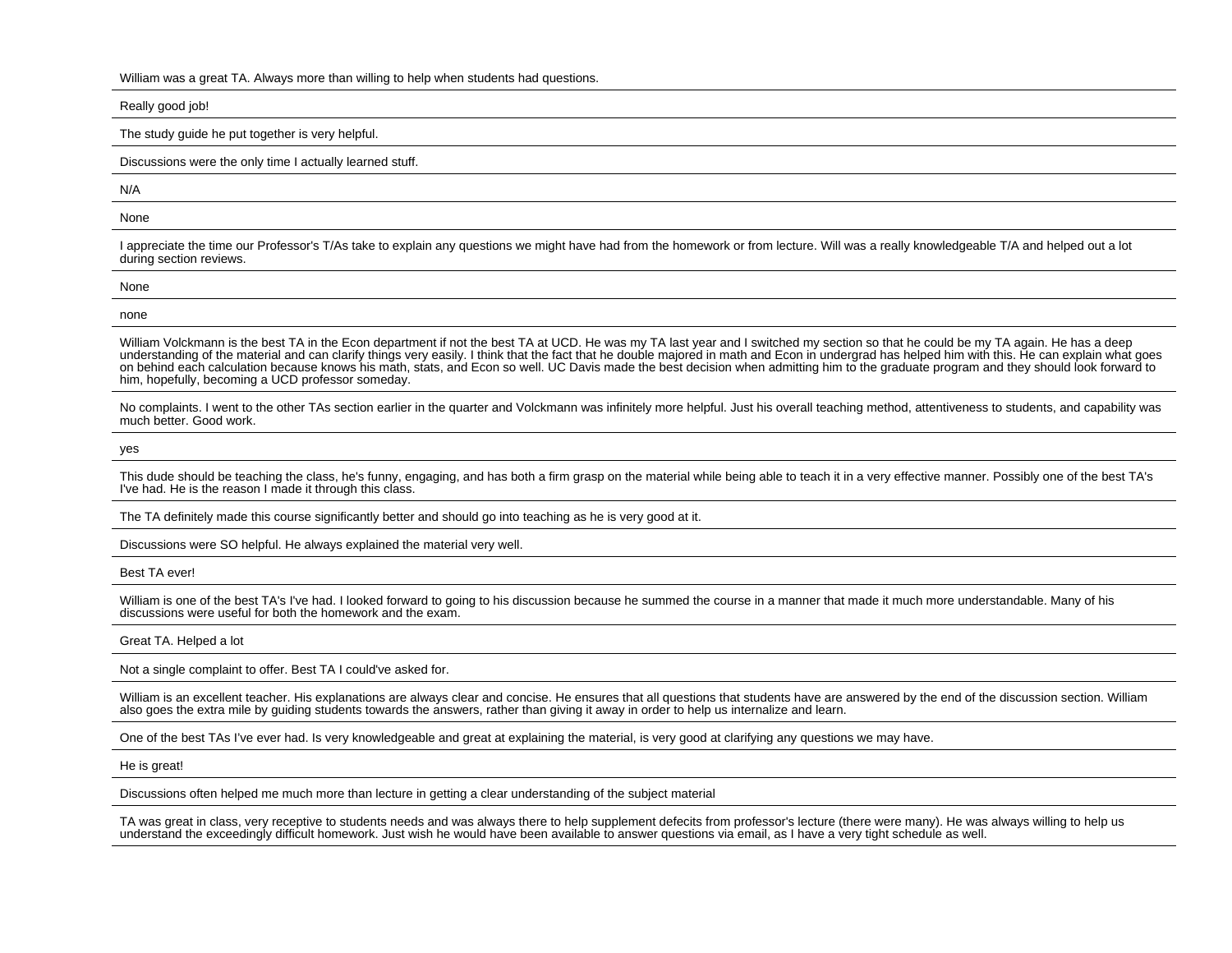very good

With five people, there weren't enough people to have much discussion in the end.

William Volckmann is the best. He is really funny and makes disscusions much more interesting. He is an approachable person and is always there to help!

Very good!

He's great

N/A

Loved the class, kinda difficult but definitely solidified that I wanted to pursue something in the economics field.

No complaints. William did a good job teaching and making lecture information more understandable.

Hecka good TA

Overall an amazing TA that was super helpful.

The slides in the book were more helpful than the ones in lecture so I would suggest using thosearch in class to present the material instead.

can you solve all the questions

I enjoyed discussion and thought it helped a lot. My only complaint was that the conversation could have been structured more to involve the students in a way that would encourageparticipation.

Overall really nice TA

The best TA I have ever had! He goes above and beyond for his students. I can't say enough nice things about him. You're the best, William!

very nice and always willing to help, good at explaining material

William is a good TA, and works well with Madhav. No complaints from his discussion sections, all of the problems and content we covered was relevant for the exam preparation.

Great guy with great understanding of the questions and material students have and need to succeed in the class. Although he completes the lecture a little early, I enjoy having time to ask any questions about the upcoming homework. Overall, a great TA

This TA section was far more productive than the lectures themselves. Would rather have you as the professor

he is super helpful... maybe even more than the professor herself

The TA is really clear on helping us some problems on HW and exams. He has his own website which provide useful handout and practice problem.

He is enthusiastic and passionate. Very clear with course materials.

Lecture could be streamlined, it would improve learning.

Sitting in silence is painful. We just want to learn and go home. Its late, people dont have energy. If you pick up the pace people may be more engaged.

He was the best TA I have ever had. Very knowledgable of the subject matter and very helpful and easy to approach during office hours. He really helped reinforce what we in class.

N/A

William was a great TA! He definitely knew his stuff and answered all of our questions. Any confusions we were left with in lecture he was able to clear up.

Discussion really helped me understand the material better.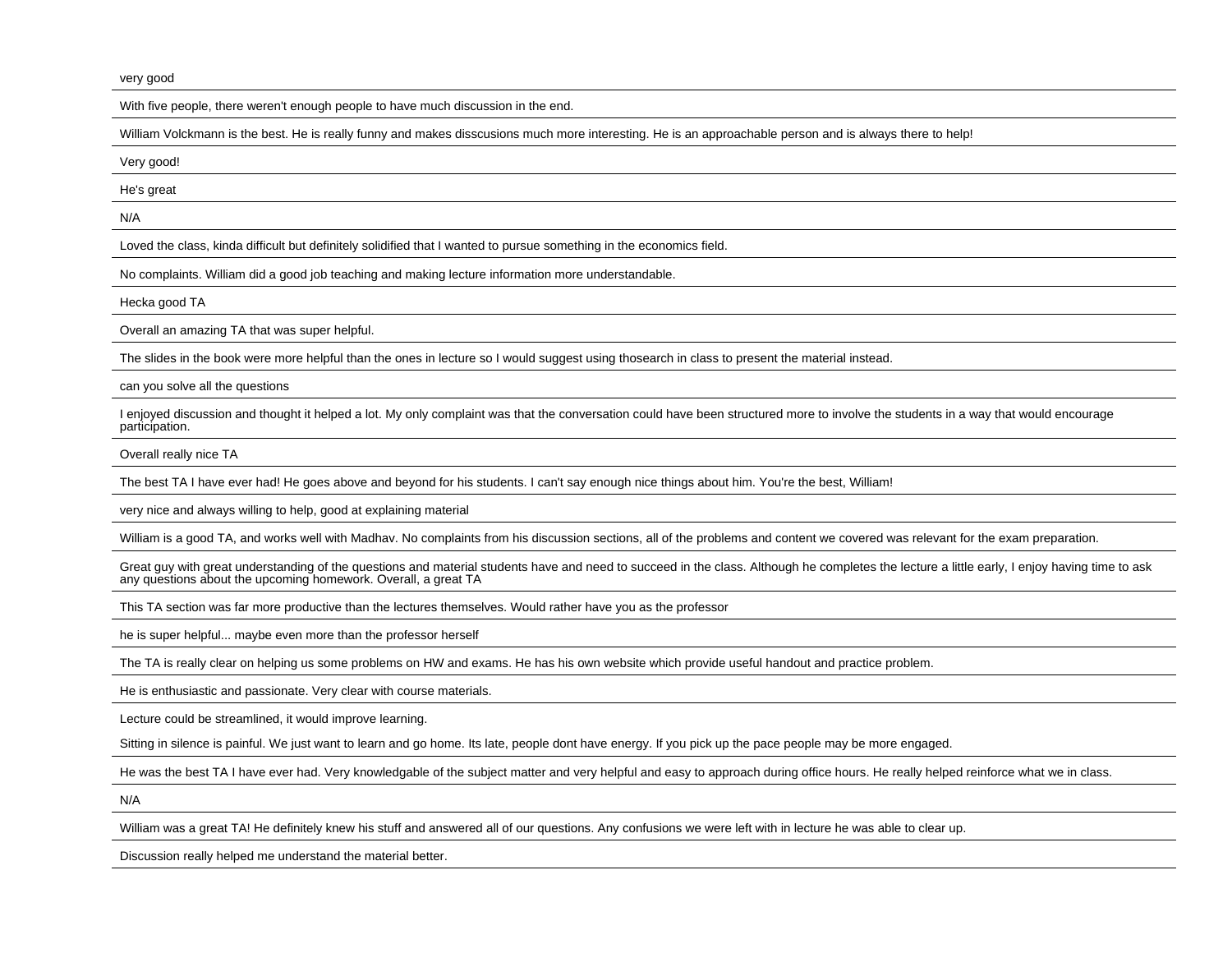Great TA! Posted all his section notes on his website that allowed you to catch up on your work in case you miss section for one week

The TA was very good at breaking down problems and explaining the implications beyond the math.

The discussions are always well prepared; he is really friendly and willing to help with all questions I have. He is also really patient and has solid knowledge of the class.

I should say thank you to the TA William because of his efforts for the discussion class i did a better than quiz 1.Best TA

I really liked that he jumped between slides and a page for him to draw graphs along with us.

When I had a problem, I always emailed to him then he responded of my email very quickly and every time helped

Loved this course! Wish I could take another course with Muehlegger!

His website (with sets of practice problems) and his discussions (where he goes through problems and clearly explains how you do them) are incredibly helpful to understanding the materialof the course! Great TA.

Overall, the TA did a very good job. Maybe during the discussion sections, go over some of the problems that were posted on their website.

William was a very helpful TA who covered really relevant topics and information in discussion. He was very open to questions and gave loads of help for homeworks.

Overall, TA William has been a great help to me academically and is fairly easy to talk to. He explains all concepts clearly and always checks for understandings.

William is literally awesome.

William is a good TA! He is really helpful at discussion and I learned a lot.

Good

I have never seen a TA to put in so much effort as William, he is by far the best TA and i wouldn't have survived the summer course without him. If he was annoved with the million questions, he did not show it. William was very patient and explained everything in great details and walked us through the exercises. He stayed in the session until he made sure that every student leftthe session confident knowing the program and the problems. He was amazing!

William always responds to emails right away with clear answers/explanation, as he's always there for help. He's a great TA!

N/A

Honestly, I think this class should be mandatory for the major. Nothing is worse than the impact of people who don't know how to read data properly

Great lecture! He answered every question efficiently and with patient.

had amazing supplementary materials

BEST TA I HAD EVER HAD. GIVE THIS MAN A RAISE. Super helpful, patient, and supportive and cares about his students. Responds to emails almost immediately.

Ta William is a great TA. He explained material very clear. His discussion section is very helpful!

I found William's slides to be very helpful, and he was very good at explaining the material in a way that was comprehensive for the students.

William was very helpful in discussion because he answered our questions, was friendly, and helped us prepare for the exams well.

William is an excellent TA and always professional.

The TA taught well.

William was a great TA because he presented information very clearly, offered some background and foundational theory from class in addition to going over the practice quizzes. He wasvery helpful and responsive to questions.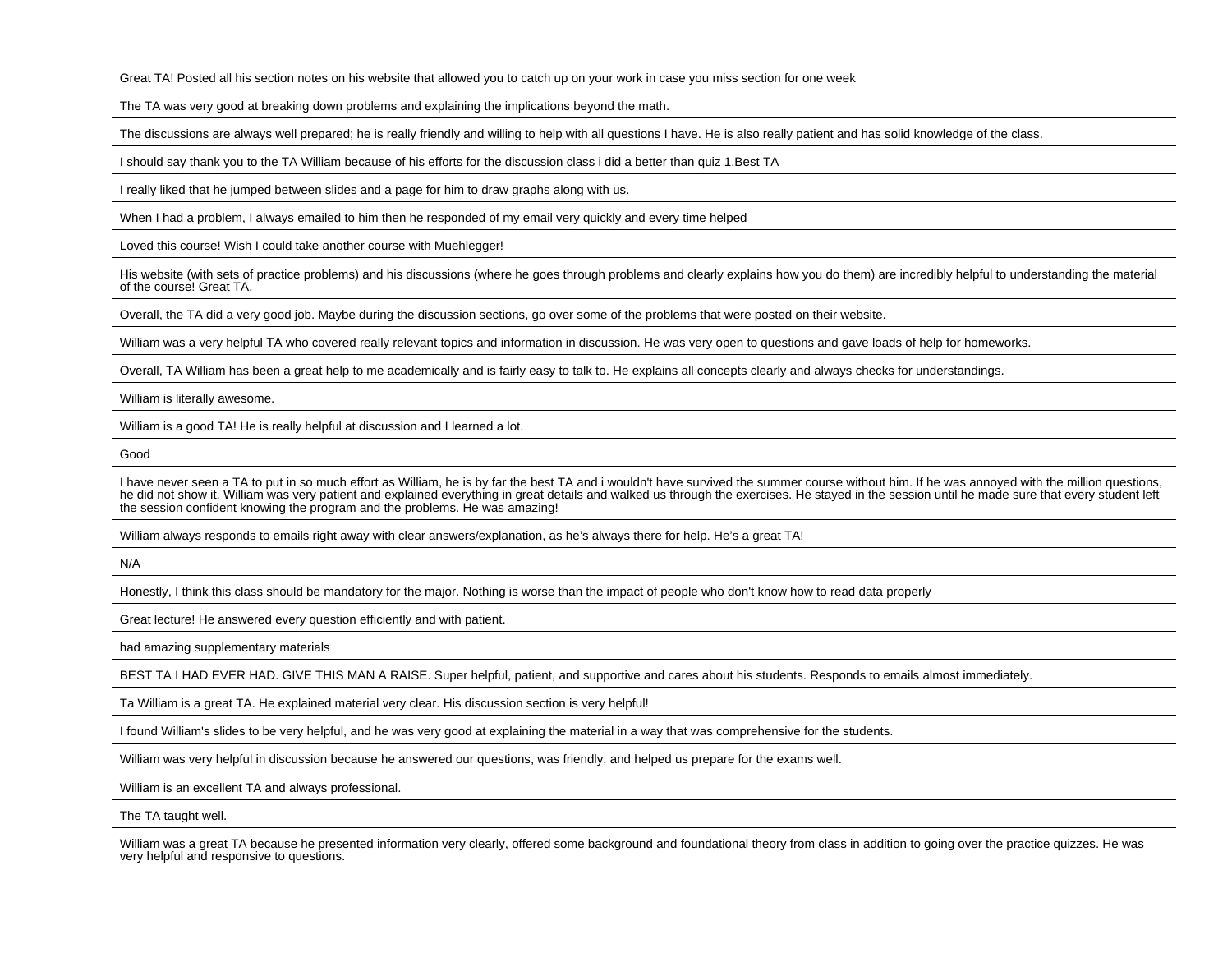This class is wonderful. Some people do not like it because the quizzes are hard, but if you put in the work it is such an interesting class. Both my TA and the teacher are great teachers.

Breaks down problems into steps and goes through each step thoroughly.

N/A

NA

William is THE BEST. His OH are SO helpful. He explains everything thoroughly, he provides recordings and gives practice questions with answers. He is by far one of the best TAs I've had.<br>I don't like the grading by the ot

good

The professor and the TA are excellent and I loved them. I would take them again in a heartbeat. Class's content is super interesting and makes me more interested in the topics andinstigates critical thinking about everyday things. 10/10 would recommend the class, TA William and Professor,

Will is by far the best TA I have ever had the privilege of knowing. His ability to thoroughly and effectively answer my questions has significantly helped me in this course. He's a really good TA and is very responsive during his office hours and through email. He puts in significant effort during his discussions and often times the best person to go to when I have a problem. I thinkwithout Will's help as a TA I would have failed this course.

Professor Bonanno did a very good job in explaining the subject. However, his weekly quizzes are very challenging and makes students struggle under a time limited circumstances.

Thanks William for all the help. Trust me doing this class a second time was more interesting with a better TA and the online version just made it simpler and understandable. Appreciate it.

Ive had William as a TA for three of my classes now. I just want to say he is honestly the best TA in the entire economics department. Extremely informative during discussions, fast atresponding to emails, and makes concepts easy to digest! I will miss you very much.

Very helpful and takes the extra mile to make sure we understand material.

N/a

n/a

Thank you and please keep your teaching style!

I've had William twice now and he is by far the best TA I've had at UC Davis. He explains things thoroughly and goes through the math step by step, which is something that many professors don't do.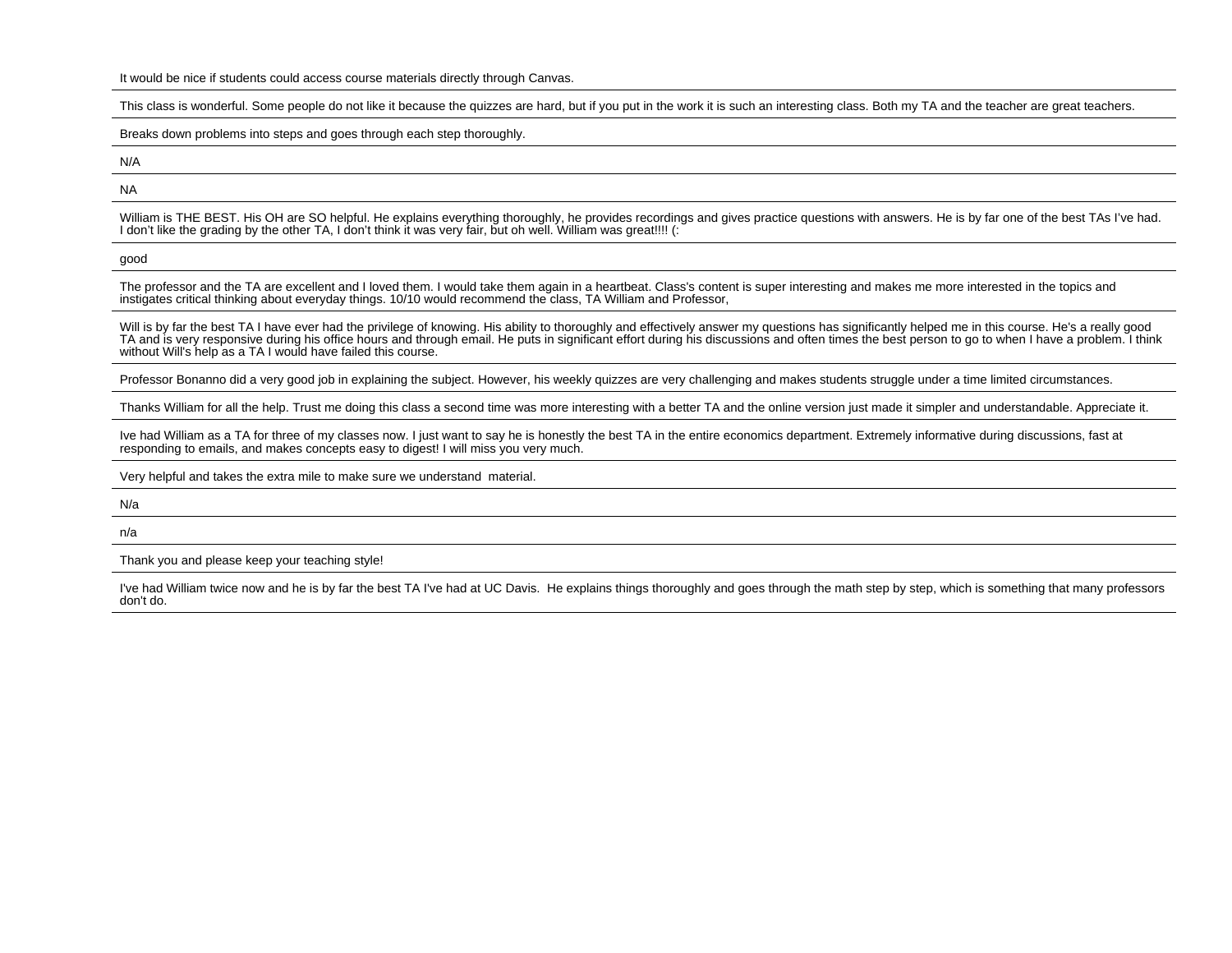| <b>Term</b>                              | <b>Eval Opened</b>  | <b>CRN</b> | <b>Subject</b> | <b>Course</b> | <b>Section</b> | <b>Enrollment</b> | % Response |
|------------------------------------------|---------------------|------------|----------------|---------------|----------------|-------------------|------------|
| Summer Session 1 2018 7/20/2018 12:00 AM |                     | 51240      | <b>ECN</b>     | 001B          | A01            | 19                | 36         |
| Summer Session 1 2019 7/22/2019 12:00 AM |                     | 51270      | <b>ECN</b>     | 001B          | A01            | 32                | 37         |
| Summer Session 1 2018 7/20/2018 12:00 AM |                     | 51241      | <b>ECN</b>     | 001B          | A02            | 26                | 38         |
| Summer Session 1 2019 7/22/2019 12:00 AM |                     | 51271      | <b>ECN</b>     | 001B          | A02            | 33                | 27         |
| Fall Quarter 2019                        | 12/3/2019 12:00 PM  | 39674      | <b>ECN</b>     | 001B          | A05            | 28                | 39         |
| Fall Quarter 2019                        | 12/3/2019 12:00 PM  | 39675      | <b>ECN</b>     | 001B          | A06            | 18                | 27         |
| Fall Quarter 2019                        | 12/3/2019 12:00 PM  | 39676      | <b>ECN</b>     | 001B          | A07            | 10                | 30         |
| Fall Quarter 2019                        | 12/3/2019 12:00 PM  | 39677      | <b>ECN</b>     | 001B          | A08            | 3                 | 33         |
| <b>Winter Quarter 2017</b>               | 3/13/2017 12:00 AM  | 20684      | <b>ECN</b>     | 001B          | A13            | 32                | 40         |
| <b>Winter Quarter 2017</b>               | 3/13/2017 12:00 AM  | 20685      | <b>ECN</b>     | 001B          | A14            | 32                | 53         |
| <b>Winter Quarter 2017</b>               | 3/13/2017 12:00 AM  | 20686      | <b>ECN</b>     | 001B          | A15            | 32                | 62         |
| <b>Winter Quarter 2017</b>               | 3/13/2017 12:00 AM  | 20687      | <b>ECN</b>     | 001B          | A16            | 32                | 71         |
| Summer Session 2 2017 9/1/2017 12:00 AM  |                     | 71289      | <b>ECN</b>     | 001B          | A21            | 54                | 37         |
| Summer Session 2 2017 9/1/2017 12:00 AM  |                     | 71290      | <b>ECN</b>     | 001B          | A22            | 43                | 32         |
| <b>Spring Quarter 2017</b>               | 6/1/2017 12:00 AM   | 69314      | <b>ECN</b>     | 001B          | <b>B09</b>     | 30                | 53         |
| Fall Quarter 2017                        | 12/1/2017 12:00 AM  | 39604      | <b>ECN</b>     | 001B          | <b>B09</b>     | 30                | 36         |
| Fall Quarter 2017                        | 12/1/2017 12:00 AM  | 39605      | <b>ECN</b>     | 001B          | <b>B10</b>     | 18                | 50         |
| <b>Spring Quarter 2017</b>               | 6/1/2017 12:00 AM   | 69315      | <b>ECN</b>     | 001B          | <b>B10</b>     | 26                | 53         |
| <b>Fall Quarter 2017</b>                 | 12/1/2017 12:00 AM  | 39606      | <b>ECN</b>     | 001B          | <b>B11</b>     | 9                 | 77         |
| <b>Spring Quarter 2017</b>               | 6/1/2017 12:00 AM   | 69316      | <b>ECN</b>     | 001B          | <b>B11</b>     | 30                | 56         |
| Fall Quarter 2017                        | 12/1/2017 12:00 AM  | 39607      | <b>ECN</b>     | 001B          | <b>B12</b>     | 11                | 45         |
| <b>Spring Quarter 2017</b>               | 6/1/2017 12:00 AM   | 69317      | <b>ECN</b>     | 001B          | <b>B12</b>     | 13                | 23         |
| Fall Quarter 2016                        | 11/28/2016 12:00 AM | 30383      | <b>ECN</b>     | 101           | <b>B01</b>     | 42                | 61         |
| Fall Quarter 2016                        | 11/28/2016 12:00 AM | 30384      | <b>ECN</b>     | 101           | <b>B02</b>     | 41                | 53         |
| Summer Session 1 2020 7/20/2020 12:00 AM |                     | 51098      | <b>ECN</b>     | 102           | A02            | 30                | 23         |
| Fall Quarter 2018                        | 12/3/2018 12:00 AM  | 19694      | <b>ECN</b>     | 102           | A03            | 32                | 62         |
| Summer Session 1 2020 7/20/2020 12:00 AM |                     | 51099      | <b>ECN</b>     | $102$         | A03            | 20                | 35         |
| <b>Spring Quarter 2020</b>               | 5/28/2020 12:00 AM  | 61936      | <b>ECN</b>     | 102           | A03            | 32                | 53         |
| Fall Quarter 2018                        | 12/3/2018 12:00 AM  | 19695      | <b>ECN</b>     | 102           | A04            | 32                | 53         |
| <b>Spring Quarter 2020</b>               | 5/28/2020 12:00 AM  | 61937      | <b>ECN</b>     | 102           | A04            | 33                | 27         |
| Winter Quarter 2018                      | 3/9/2018 12:00 AM   | 51115      | <b>ECN</b>     | 102           | A05            | 25                | 48         |